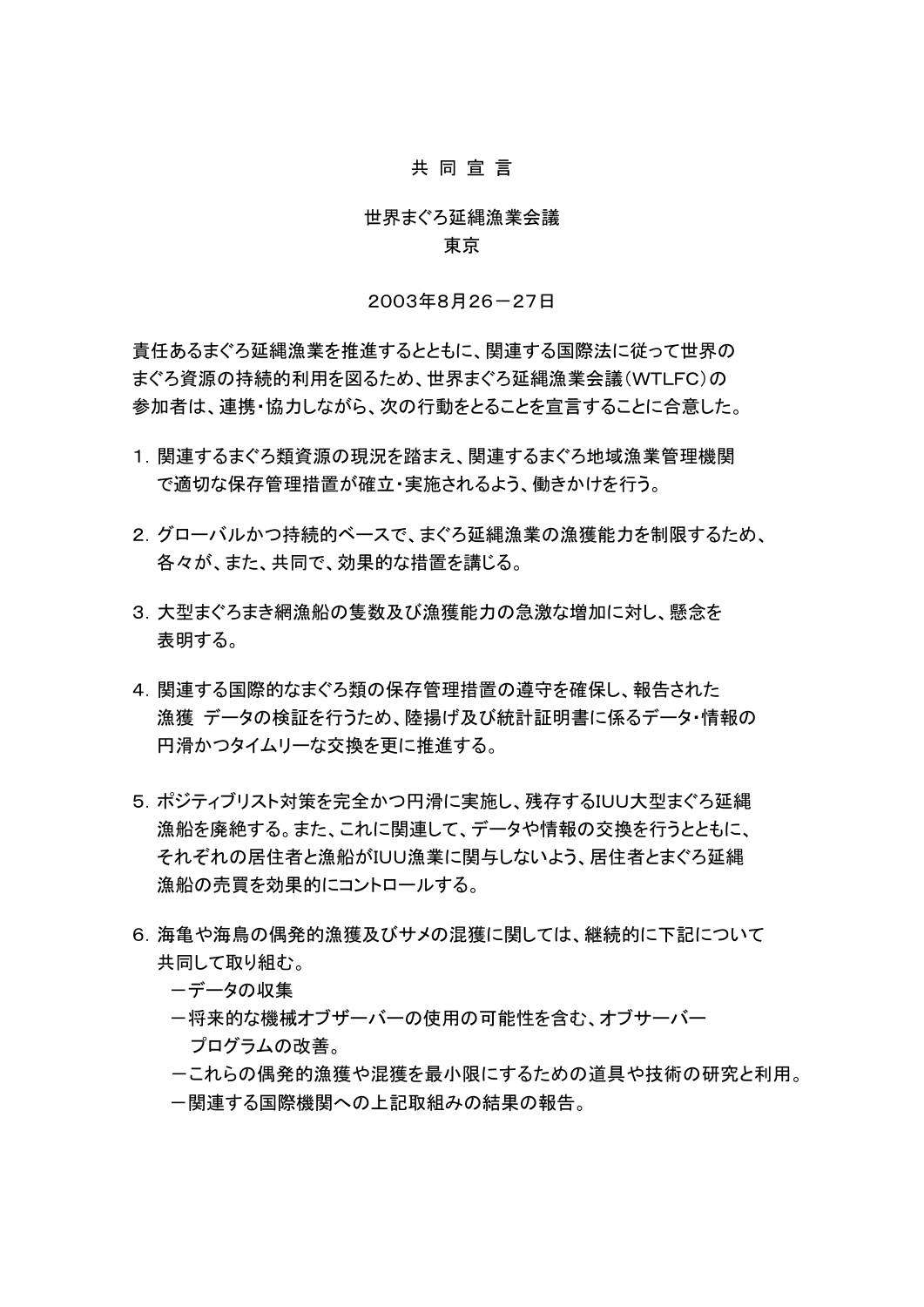- 7.正当な漁業活動を攻撃する偏見のかかった非科学的な非難に対しては、関連 するあらゆる国際的な場において、一致した声を上げる。
- 8.このような協力への参加に当たって、他国や関連する国際機関からの支援 を求めている途上国の困難性 を考慮する。
- 9.この協力的取り組みの進展について検討するため、定期的に協議をもつ。
- 10.まぐろ延縄漁業を有する他の国に対し、会議の結果を通知し、今後の会議への 参加を呼びかける。
- 注:この宣言は、1982年の国連海洋法条約に規定されている各国の主権及び 管轄権を侵害するものではない。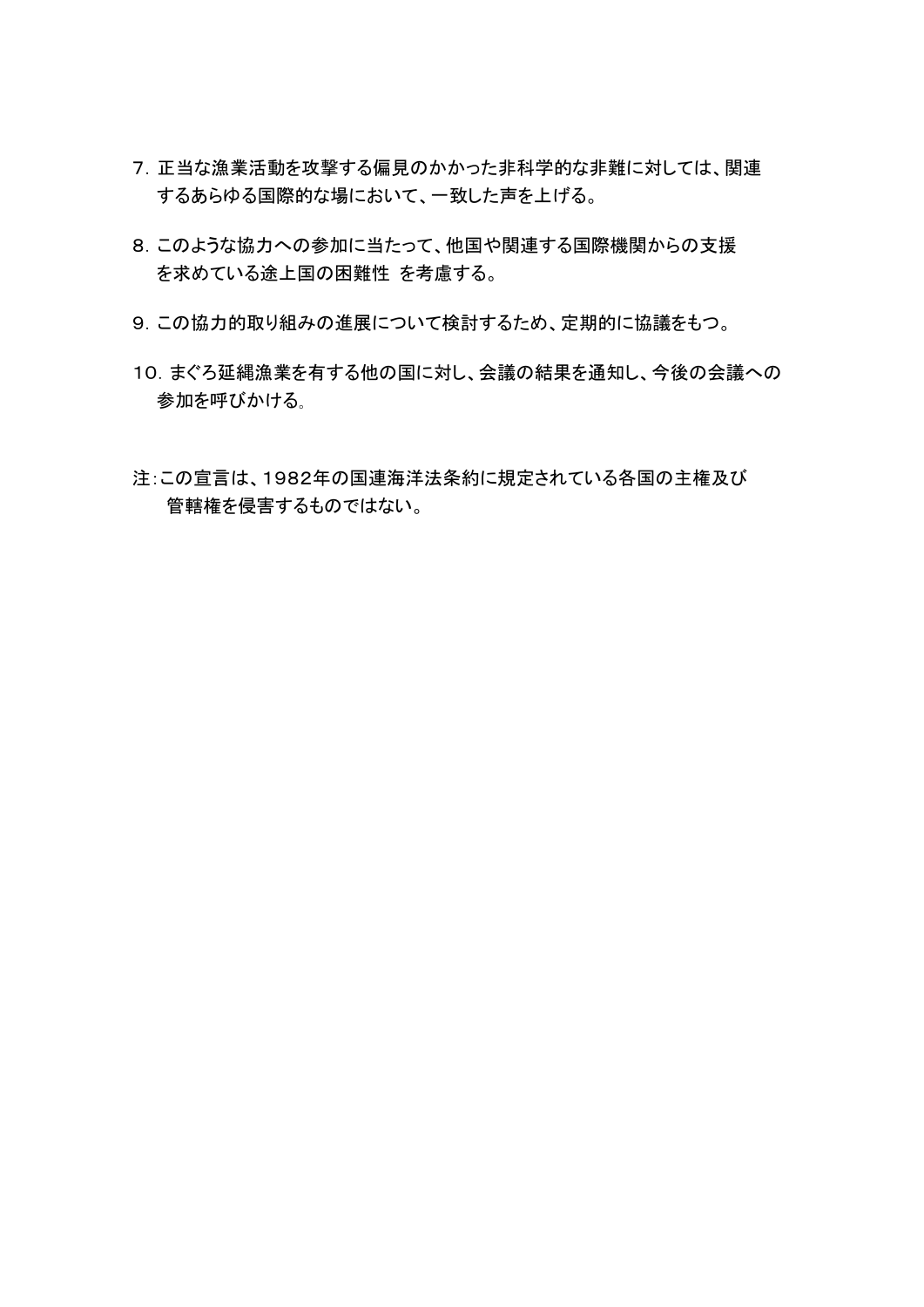## JOINT DECLARATION

## World Tuna Longline Fishery Conference Tokyo August 26-27, 2003

With the view to promoting responsible tuna lonline fishery as well as ensuring the sustainable use of world tuna resources in accordance with the relevant international instruments, the participants of the World Tuna Longline Fishery Conference (WTLFC) agreed to declare the following actions to be taken jointly and cooperatively:

1. To work for the establishment and implementation of proper conservation and management measures in the relevant regional tuna fishery management organizations on a basis of the current status of relevant tuna resources.

2. To take effective measures respectively and jointly to restrict tuna longline fishing capacity on a global and sustainable basis.

3. To express concern over the rapidly increasing number and capacity of large-scale tuna purse seine fishing vessels.

4. To further promote the smooth and timely exchange of data and information on landing and statistical documents so as to ensure compliance to relevant international tuna conservation and management measures and to validate reported catch data.

5. To implement fully and smoothly the positive listing measures, to eliminate the remaining IUU large-scale tuna longline vessels, and in this connection, to exchange data and information as well as to control effectively the residents and the trade of tuna longline vessels so that those residents or vessels do not engage in IUU fishing.

6. With respect to the incidental catch of sea turtles and seabirds and by-catch of sharks, to work together continuously for

- Collection of the data,

- Improvement of observer programs including possible future use of mechanical observers,

- Study and use of tools and techniques to minimize interaction with those species, and,

- Report of the results of the above actions to the relevant international organizations.